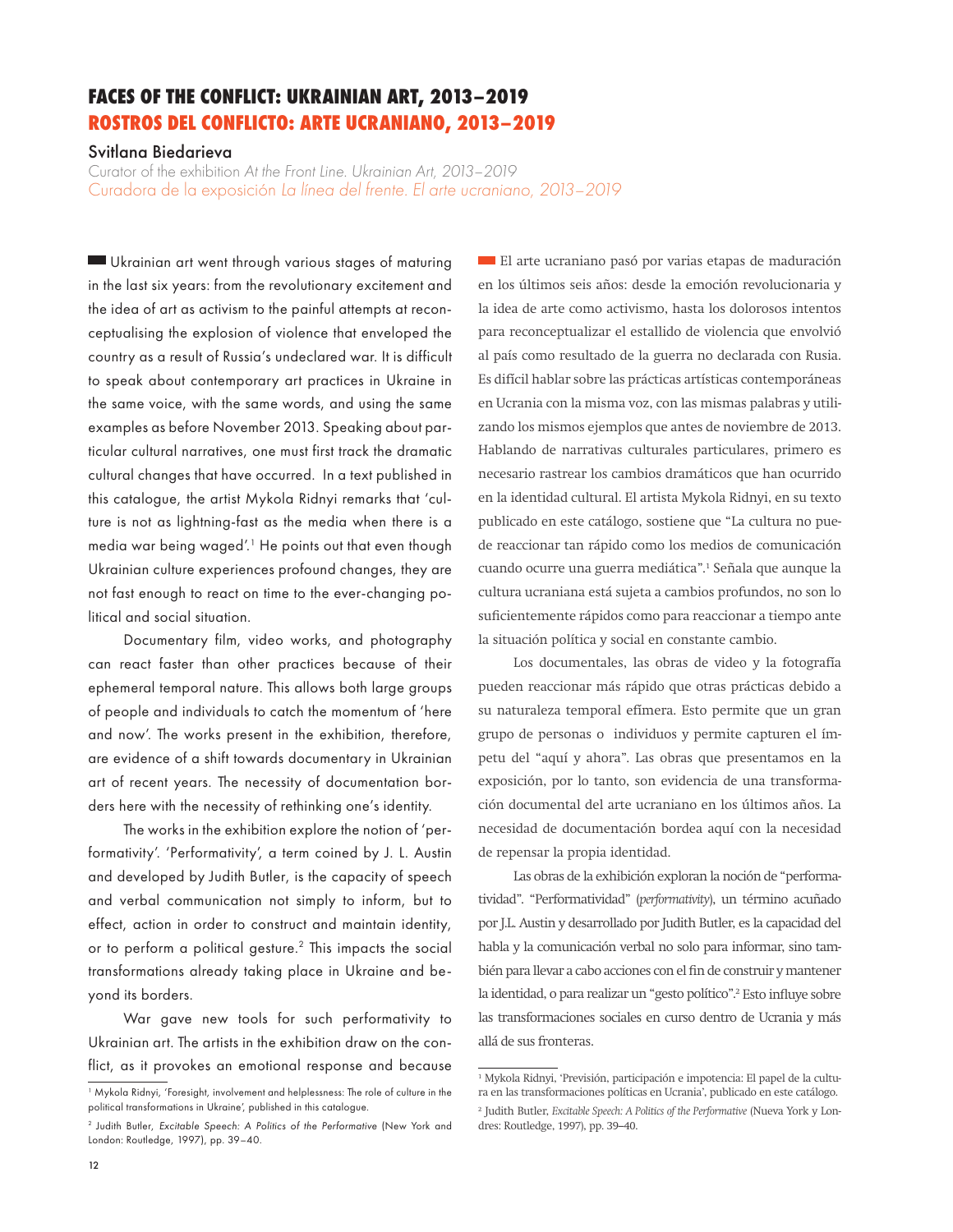the task of interpreting it has initiated transformations inside the culture. The parallels that we can make between art practices in Latin America and Ukraine are diverse, and the latest wave of protests in Latin America provides a new point of comparison. The Latin American context provides an important framework for discussion. Mexico, as a case study, has not been involved in an international war since the  $19<sup>th</sup>$  century. The audiences of, and the participants in, the roundtables that we organised as part of this project proved that the actuality of violence is universal and has found its own interpretation in Mexico, in the context of drug-related conflicts and the persistent, existential threats posed by its proximity to a more economically powerful neighbour.

After six, incessant years of war, the feelings that pervade the art are pain and hope, mixed with tiredness and a humble optimism that comes from the feeling that it cannot possibly get any worse. Ukrainian society has a tendency of avoiding violence. Persistence in the face of war is the first experience since WWII. The artists in the exhibition reflect on the degree to which war can become habitual, a routine that won't abate for a long time once it has trodden its way into people's lives. This inertia of war is no longer perceived as a tragedy but is accepted, rather, with a hint of self-irony (such as in *Victories of the Defeated* by Yevgenia Belorusets).

The protests and the war unified Ukrainian society at large and erased the supposedly perennial divides between Ukrainian- and Russian-speakers, widely speculated on by the media. Although oppositions continue to flare up when provoked by media manipulation, the country is united by a common aesthetic and, inevitably, common political perspectives, rather than divided by differences. This belief informs the understanding of Ukrainian society, as well as the art, presented at our exhibition. The diversity of perspectives on the conflict, the freedom of interpretation undertaken by the artists, the many ways of seeing, are important so as to avoid dogmatising or any attempt at the rigid indoctrination of both creator and viewer. Paradoxically, in its humanistic impulse, the status of art as political utterance appears to transcend politics.

The year 2013 was a watershed not only in the transformation of the political situation, it also presented the emergence of a new tradition in art. When political changes can be reinforced, produced and re-oriented inside the

La guerra dio nuevas herramientas al arte ucraniano para tal performatividad. Los artistas recurren al conflicto, ya que provoca una respuesta emocional, y porque la tarea de interpretarlo ha iniciado transformaciones dentro de la cultura. Los paralelos que podemos hacer entre las prácticas artísticas en América Latina y Ucrania son diversos, y los últimos eventos de protesta en América Latina les dan un nuevo punto de comparación. El contexto latinoamericano proporciona un marco importante para la discusión. México, como estudio de caso, no ha tenido guerra internacional en su territorio desde el siglo XIX. Sin embargo, la audiencia y los participantes de las mesas redondas que hemos organizado en el marco de este proyecto demostraron que la actualidad de la violencia es universal y ha encontrado su propia interpretación en México, en el contexto de los conflictos relacionados con las drogas y las permanentes amenazas existenciales debido a su proximidad con un vecino económicamente más poderoso.

Tras seis incesantes años de guerra, los sentimientos que impregnan el arte son el dolor y la esperanza, mezclados con el cansancio y un humilde optimismo que surge de la sensación que las cosas no pueden estar peor. La sociedad ucraniana tiende a evitar la violencia. La actual situación de guerra es la primera experiencia de este tipo en varias generaciones desde la Segunda Guerra Mundial. Los artistas en la exhibición reflexionan en torno a la idea que la guerra pueda volverse algo habitual, una rutina que no se alejará por mucho tiempo una vez que la guerra se haya hecho de una brecha en las vidas de las personas. Esta inercia de la guerra ya no se percibe como una tragedia, sino más bien con aceptación e incluso con una pizca de autoironía (como en *Victorias de los derrotados* de Yevgenia Belorusets).

Las protestas y la guerra consolidaron a la sociedad ucraniana en general y borraron las supuestas dicotomías perennes entre ucraniano y rusohablantes, ampliamente sostenidas por los medios de comunicación. Aunque las oposiciones continúan incendiándose cuando son provocadas por la manipulación mediática, al país le une una estética común e inevitablemente perspectivas políticas, más que estar dividido por diferencias. Esta creencia es un aspecto importante para la comprensión de la sociedad ucraniana y el arte presentados en nuestra exhibición. La diversidad de perspectivas sobre el conflicto, la libertad de interpretación emprendida por los artistas, las muchas formas de ver son importantes para evitar cualquier dogmatización, cualquier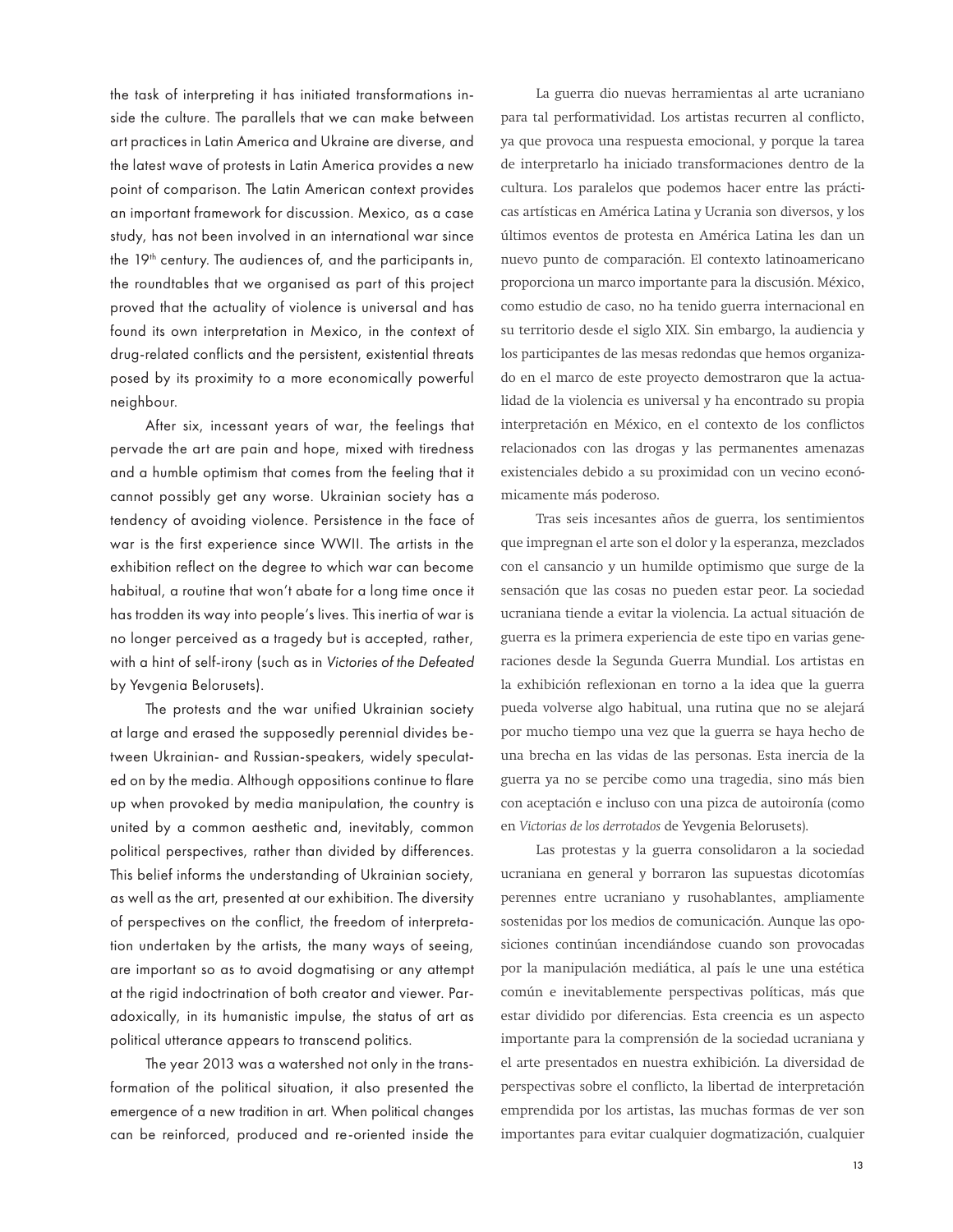space of a single social discourse, and where what Judith Butler called 'a dramatic and contingent construction of meaning', takes place, we can speak about the particular role of 'political gestures' in art.<sup>3</sup> This includes objectification of the 'potential' power-holder and the performative utterances contained in group actions. The year 2014, in its turn, was another watershed that gave voice to documentary practices that reflected on events in the East of the country and reconsidered historical memory.

Ukrainian art has turned documentary and performative at the same time, in the sense that it aims to reflect on and add to contemporary reality, which has turned out to be more interesting and dramatic than any artistic construction. Works such as *Regular Places* (2014–15) by Mykola Ridnyi, as well *as In the East* (2015) and *Me and Mariupol* (2017) by Piotr Armianovski, reflect on how everyday life can serve as a stage for political utterances and their transformation into a new kind of identity, to which the viewer can relate.

If we compare photographic depictions of social topics after Ukraine gained independence in the 1990s – exemplified by the photographic projects of artist Arsen Savadov, for example, and, to some extent, by Boris Mikhailov – we can see art turn its gaze from staged scenes to depictions of an imperfect and anxious everyday life. We can see that the new Ukrainian art attempts not only to be true to the uneasiness of life by avoiding any mediation between the artistic object and the artist (Yevgenia Belorusets, Yevgen Nikiforov, and Olia Mykhailiuk) but also that it has the confidence to show the hidden traumas and sensitivities that were implicitly present, though rarely displayed, in the last thirty years and therefore not present in the memory of previous generations.

The development of Ukrainian art over the course of the last six years perhaps went further than in the entire period of independence preceding that. Art became not only more performative and politically involved, it gained some new humanity, an ability to see the object through the eyes of the immediate witnesses to the violence. It gave voices to the victims of displacement.

The art in the exhibition has two traits in common – it aims not only to reconceptualise the way we see the violence of the ongoing war between Russia and Ukraine, but

adoctrinamiento rígido tanto del creador como del espectador. Paradójicamente, en su impulso humanista, el arte como expresión política trasciende más allá de la política.

El año 2013 no fue solo un hito para la transformación de la situación política, sino que también presentó el surgimiento de una nueva tradición en el arte. Cuando los cambios políticos pueden ser reforzados, producidos y reorientados dentro del espacio de un discurso social único, y donde ocurre lo que Judith Butler llamó "una construcción dramática y contingente de significado", podemos hablar sobre el rol específico de los "gestos políticos" en el arte.<sup>3</sup> Esto incluye la objetivación del "potencial" titular del poder y la expresión performativa de acciones grupales. El año 2014, a su vez, creó otra línea divisoria, dando voz a las prácticas documentales que reflexionaron en torno a los acontecimientos en el este del país y reconsideró la memoria histórica.

El arte en Ucrania se ha vuelto documental y performativo al mismo tiempo, en el sentido de que pretende reflexionar en torno a y añadir a la realidad que resultó ser más interesante y dramática que cualquier construcción artística. Obras como *Lugares comunes* (2014–15) de Mykola Ridnyi, o *Yo y Mariupol y En el este* (2017) de Piotr Armianovski plantean cómo la vida cotidiana puede servir como escenario para incorporar expresiones políticas, y transformarlas en un nuevo tipo de identidad con la que el espectador puede relacionarse.

Si comparamos las representaciones fotográficas de temas sociales después de que Ucrania se independizó en la década de 1990 –ejemplificadas por los proyectos fotográficos del artista Arsen Savadov, por ejemplo, y en cierta medida de Boris Mikhailov– podemos ver que el arte se aleja de la realidad escenificada, dirigiendo en cambio su mirada hacia la imperfecta y ansiosa vida cotidiana. Podemos ver que el nuevo arte ucraniano intenta no solamente ser fiel a la vida incómoda al evitar cualquier mediación entre el objeto artístico y el artista (Belorusets, Nikiforov y Mykhailiuk), sino que también tiene una nueva confianza para mostrar los traumas ocultos y las sensibilidades que estaban implícitamente presentes, aunque raramente mostradas, en los últimos treinta años y por tanto ausentes de la memoria de las generaciones previas.

El desarrollo del arte ucraniano a lo largo de los últimos seis años tal vez fue más allá que en todo el tiempo

<sup>3</sup> Judith Butler, *Gender Trouble: Feminism and the Subversion of Identity* (New York: Routledge, 1990), p. 139.

<sup>&</sup>lt;sup>3</sup> Judith Butler, *Gender Trouble: Feminism and the Subversion of Identity* (Nueva York: Routledge, 1990), p. 139.